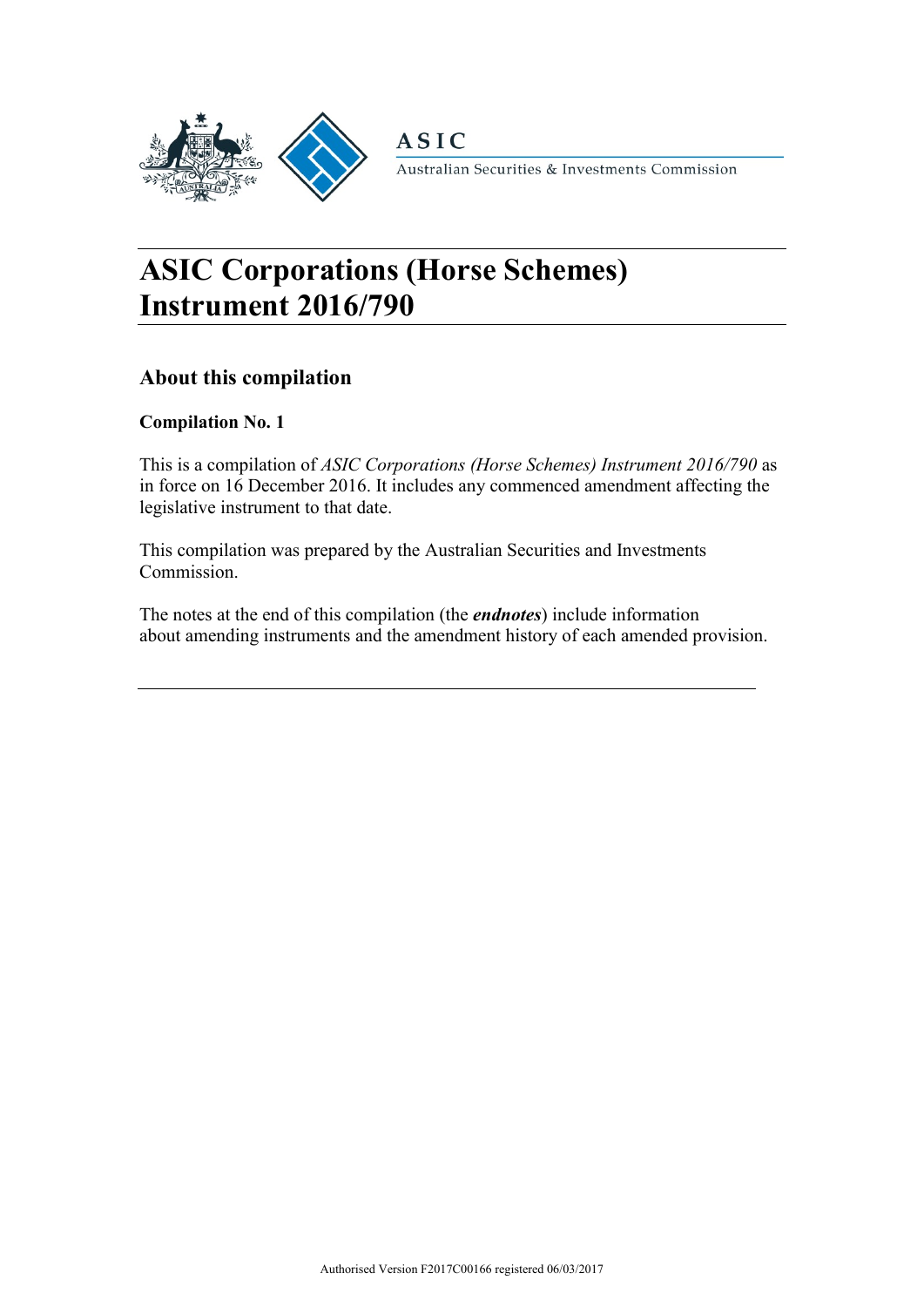# **Contents**

|                 |   | <b>Part 1-Preliminary</b>       | 3  |  |  |
|-----------------|---|---------------------------------|----|--|--|
|                 |   |                                 |    |  |  |
|                 |   |                                 |    |  |  |
|                 | 4 |                                 |    |  |  |
|                 |   | <b>Part 2-Exemptions</b>        | 7  |  |  |
|                 |   |                                 |    |  |  |
|                 |   |                                 |    |  |  |
|                 |   | Part 3-Savings and transitional | 14 |  |  |
|                 |   |                                 |    |  |  |
|                 |   |                                 |    |  |  |
| <b>Endnotes</b> |   |                                 | 17 |  |  |
|                 |   |                                 |    |  |  |
|                 |   |                                 |    |  |  |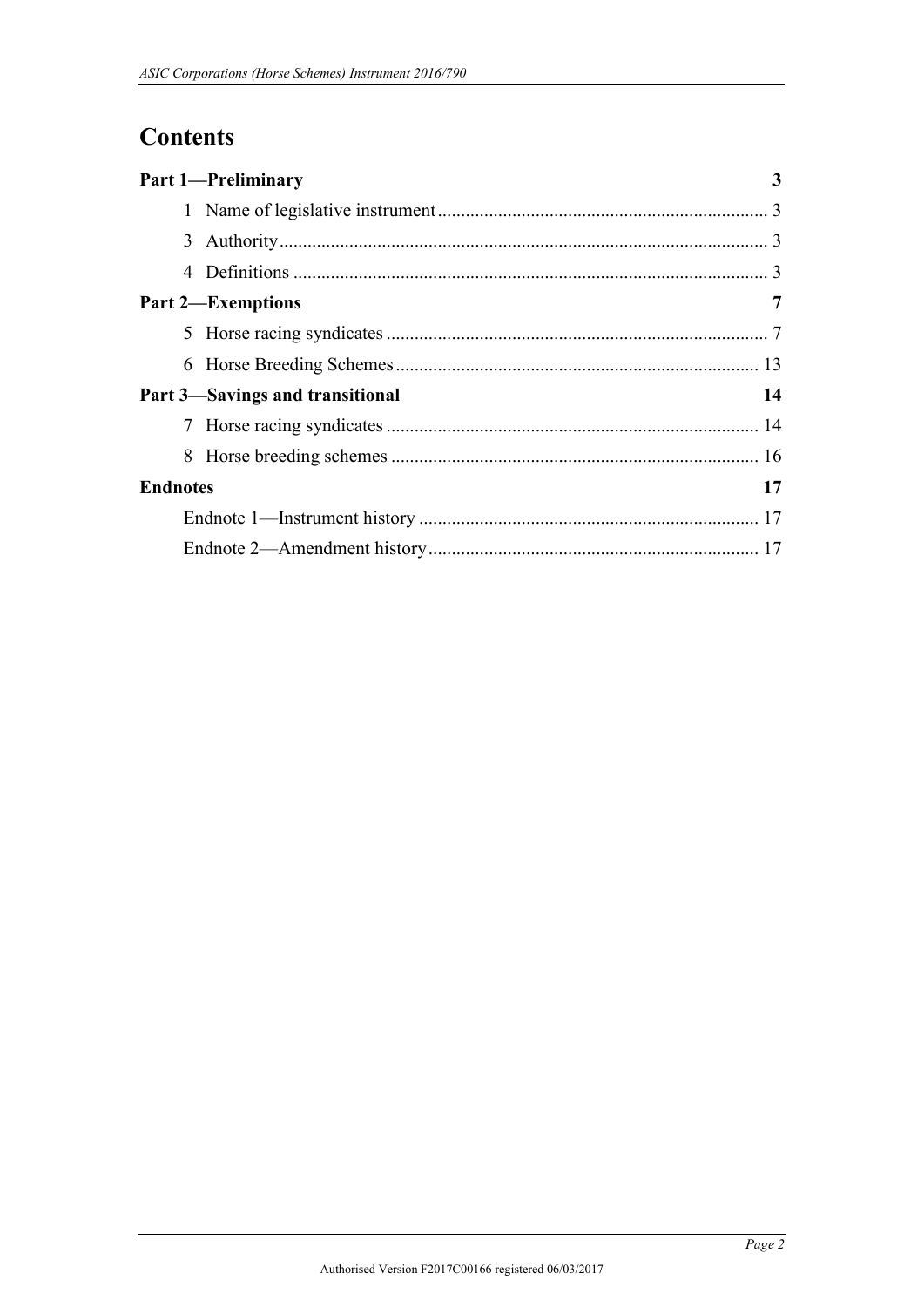# <span id="page-2-1"></span><span id="page-2-0"></span>**Part 1—Preliminary**

#### **1 Name of legislative instrument**

This is the *ASIC Corporations (Horse Schemes) Instrument 2016/790*.

#### <span id="page-2-2"></span>**3 Authority**

This instrument is made under subsections 601QA(1), 926A(2), 992B(1) and 1020F(1) of the *Corporations Act 2001* (the *Act*).

#### <span id="page-2-3"></span>**4 Definitions**

(1) In this instrument:

*financial statement*, in relation to a horse racing syndicate, means a true and fair profit and loss account and statement of assets and liabilities for the syndicate.

*financial year*, in relation to a horse racing syndicate, means a period of 12 months that ends on 30 June or any other day that is specified in any agreement between the manager and the lead regulator of the syndicate as the day on which the financial year for the syndicate will end.

*horse racing syndicate* means a managed investment scheme that has the principal purpose of racing one or more horses and distributing prizemoney won by the horse or horses to the participants in the scheme.

*lead regulator*, in relation to a horse racing syndicate, means a body that:

- (a) is responsible for the administration of thoroughbred racing or harness racing in a State or Territory in this jurisdiction; and
- (b) has entered into memorandum of understanding with ASIC that ASIC is satisfied meets the requirements of subsection (2); and
- (c) is approved in writing by ASIC for the purposes of this paragraph.

#### *manager*:

- (a) in relation to a horse racing syndicate, means the person:
	- (i) holding office as manager under the syndicate agreement; or
	- (ii) otherwise holding office as manager of the horse racing syndicate with the approval of the lead regulator; and
- (b) in relation to a private stallion scheme, means the person named as manager in the stallion scheme agreement.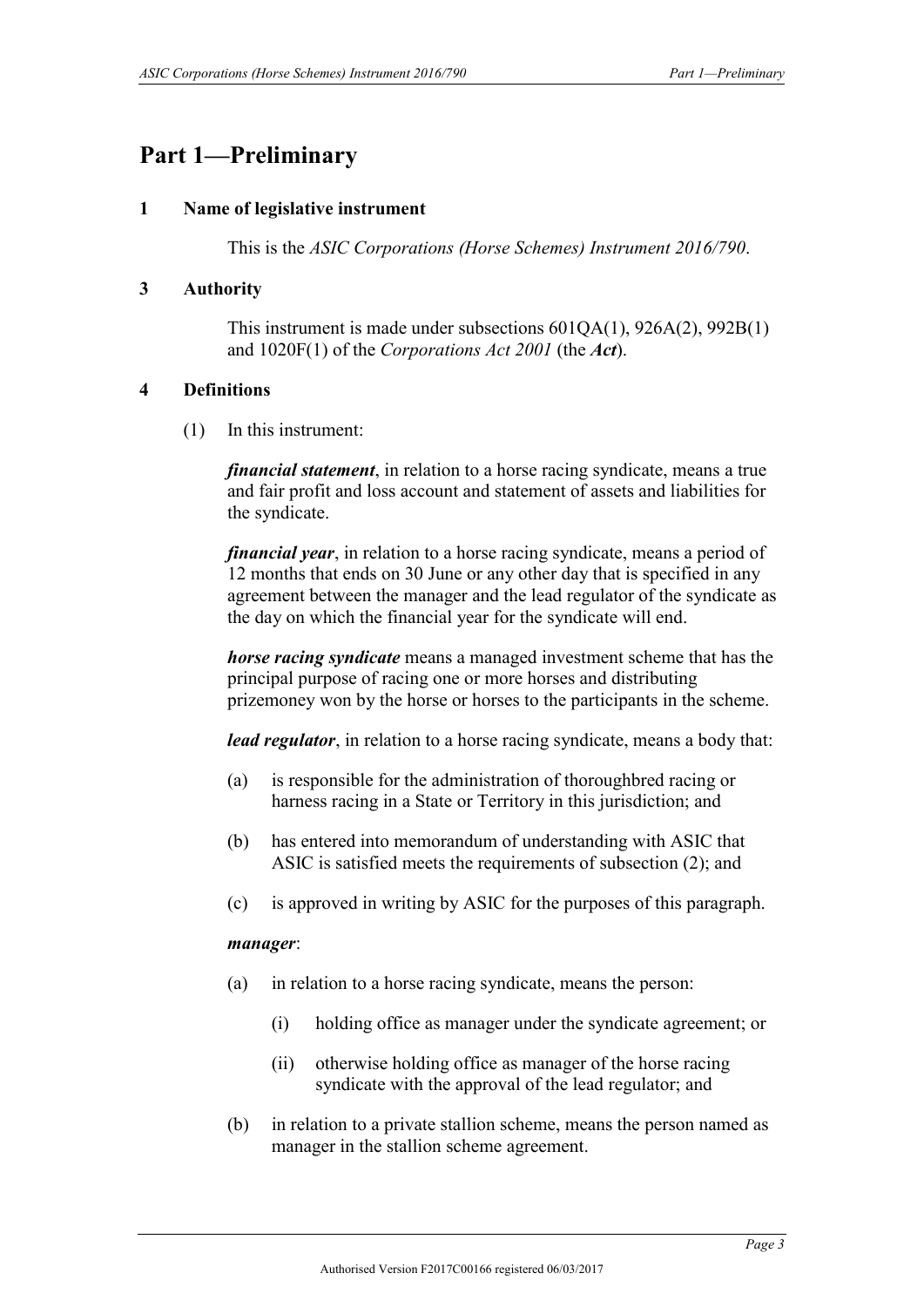*offer* includes an invitation to make an offer or an application.

*offeree* means a person who is offered an interest in a horse racing syndicate or a private horse breeding scheme.

*participant* means a person who holds a beneficial interest in a horse racing syndicate or private horse breeding scheme whether jointly or otherwise.

#### *personal offer*:

- (a) in relation to a private broodmare scheme, means a personal offer within the meaning of subsection 1012E(5) of the Act; and
- (b) in relation to a private stallion scheme, means a personal offer within the meaning of subsection 1012E(5) of the Act that is accompanied by a copy of the proposed stallion scheme agreement.

*private broodmare scheme* means a managed investment scheme to which all of the following apply:

- (a) the principal purpose of the scheme is to breed horses out of broodmares to which the scheme relates; and
- (b) each interest in the scheme is issued as the result of either:
	- (i) acceptance of a personal offer; or
	- (ii) an offer which does not need a Product Disclosure Statement (other than because of section 6); and
- (c) none of the offers of interests in the scheme results in the operator of the scheme, together with any associates of the operator, having issued or sold in a 12 month period more than 20 interests in managed investment schemes, the principal purpose of which is to breed horses.

*private horse breeding scheme* means a private broodmare scheme or a private stallion scheme.

*private stallion scheme* means a managed investment scheme to which all of the following apply:

- (a) the principal purpose of the scheme is to acquire a stallion and provide stud services of the stallion;
- (b) each interest in the scheme is only able to be acquired under a stallion scheme agreement and is issued as the result of either:
	- (i) acceptance of a personal offer; or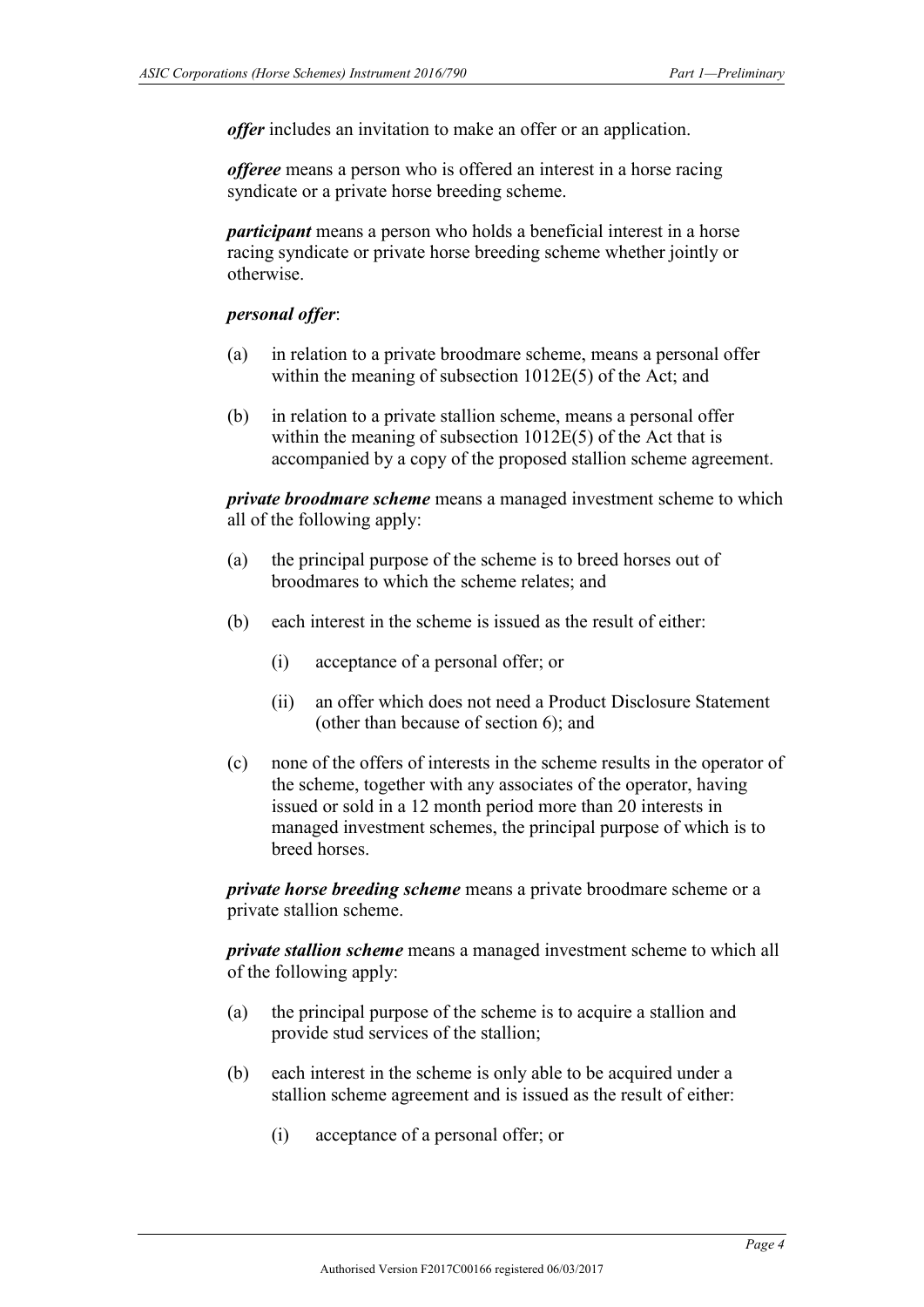- (ii) an offer which does not need a Product Disclosure Statement (other than because of section 6);
- (c) none of the offers of interests in the scheme results in the operator of the scheme, together with any associates of the operator, having issued or sold in a 12 month period more than 40 interests in managed investment schemes, the principal purpose of which is to breed horses;
- (d) each promoter of the scheme holds either:
	- (i) an Australian financial services licence; or
	- (ii) at least 10% fully paid of all interests in the scheme.

*standard form*, a finance lease agreement is in a standard form in relation to a horse racing syndicate if the terms of the agreement have been approved for use in relation to the syndicate by the lead regulator with whom the promoter of the syndicate is registered.

*stallion,* in relation to a stallion scheme agreement, means the stallion identified in the stallion scheme agreement.

*stallion scheme agreement*, in relation to a private stallion scheme, means a written agreement which includes provisions to the effect of all of the following:

- (a) requiring that the scheme relates to one stallion and no other horse or investment;
- (b) requiring that the stallion stand at stud only in this jurisdiction for the first three full stud seasons from the date the stallion is acquired for the scheme;
- (c) providing that participants will, as tenants in common, own the whole of the legal and equitable title to the stallion free of encumbrances;
- (d) prohibiting the financing of the purchase of the stallion other than from the proceeds of the issue of interests;
- (e) providing that offerees receive a full refund of application money on written request received by the person responsible for accepting payment of the money within 3 days after payment of the money;

and that contains all of the following:

(f) details of reporting requirements to participants in the financial statements and the stallion return and associated documents required to be lodged with the Australian Stud Book for each applicable reporting period;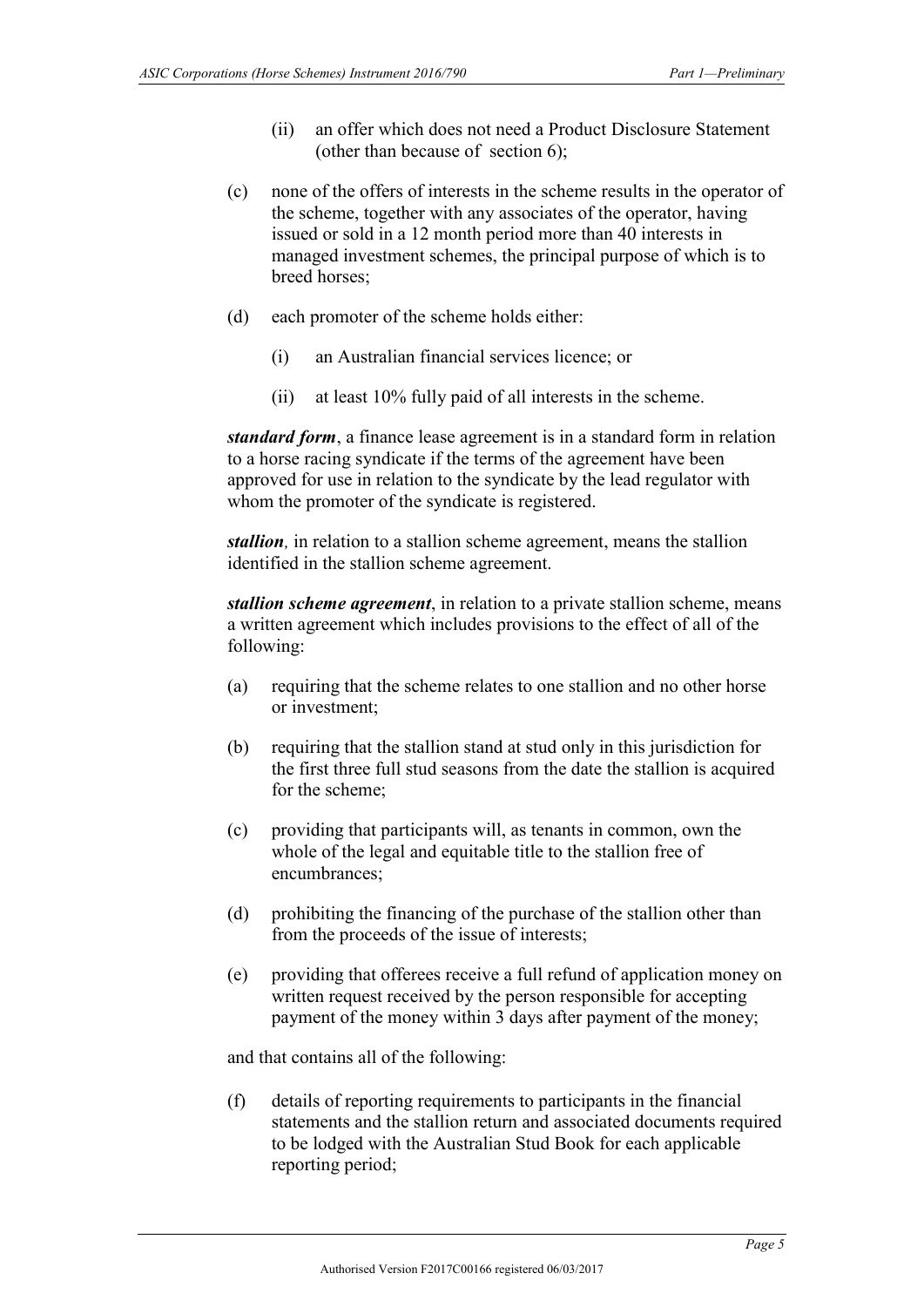- (g) a statement of risks associated with the scheme and the speculative nature of investment in horse breeding schemes;
- (h) details of fees and expenses payable to the manager, the basis of their calculation and disclosure in the financial statements;
- (i) details of insurance of, and the veterinary examinations schedule of, the stallion;
- (j) details of the obligations of the stud in relation to the stallion;
- (k) a statement that this instrument is being relied on by the operator of the scheme.

*syndicate agreement*, in relation to a horse racing syndicate, means an agreement governing the horse racing syndicate that is approved by the lead regulator and that is legally enforceable as between the manager of the horse racing syndicate and the participants in the horse racing syndicate.

- (2) For the purpose of paragraph (b) of the definition of *lead regulator*, the requirements are that the memorandum of understanding between ASIC and the lead regulator contains provisions to the effect that the lead regulator will:
	- (a) maintain a register of all promoters of horse racing syndicates registered by the lead regulator for the purposes of this instrument; and
	- (b) remove from the register any promoter who does not comply with the lead regulator's rules relating to the operation of horse racing syndicates including their promotion; and
	- (c) advise ASIC of the name of any promoter who has been removed from the register; and
	- (d) have in place adequate arrangements for:
		- (i) approving Product Disclosure Statements for a horse racing syndicate where the lead regulator is satisfied that the Product Disclosure Statement is accurate and contains:
			- (A) the information required by subsection 5(3); and
			- (B) sufficient other information to allow prospective participants in the syndicate to make an informed decision as to whether to acquire an interest in the syndicate; and
		- (ii) reviewing Product Disclosure Statements within a reasonable time after they are submitted to the lead regulator for approval; and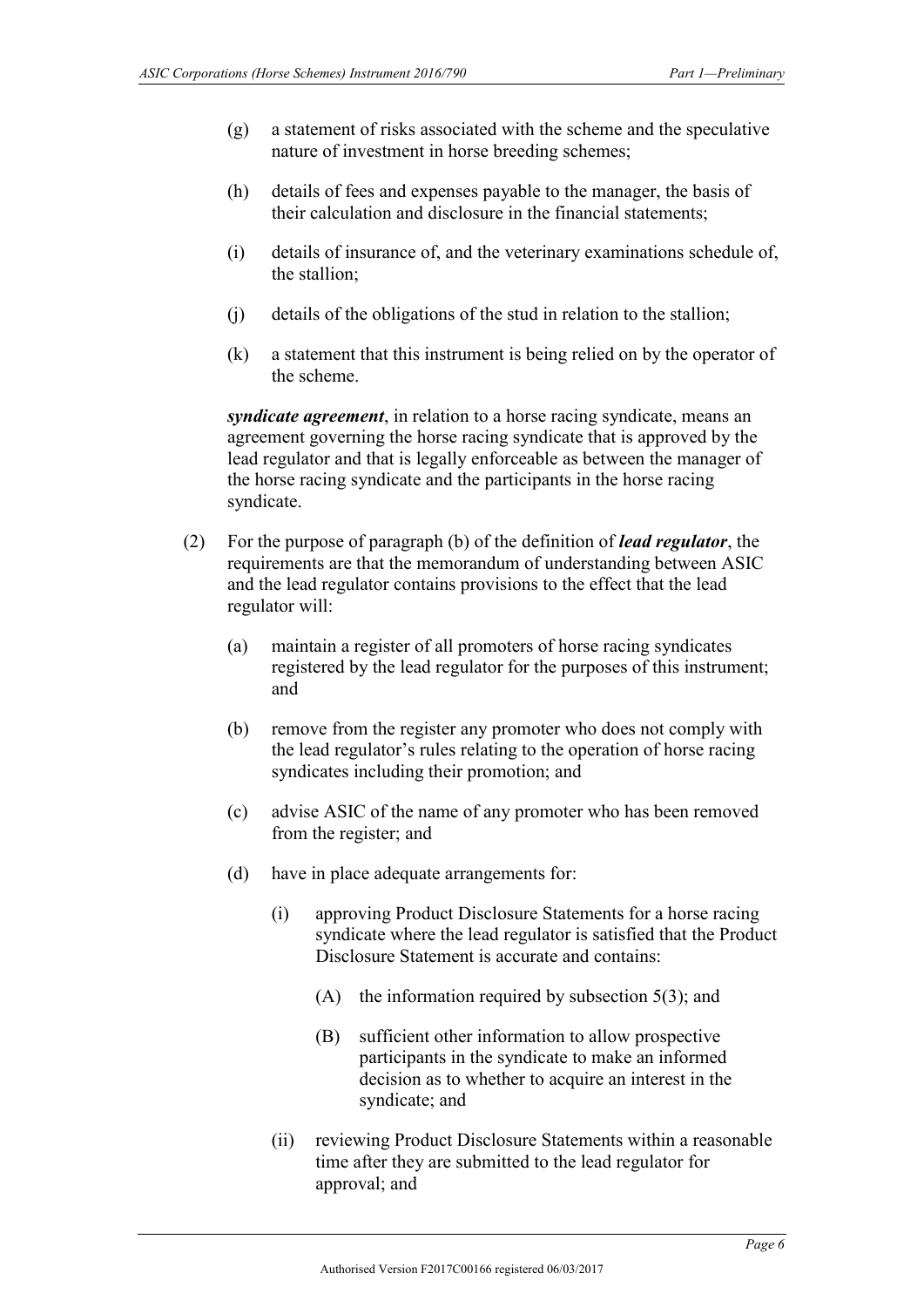- (iii) ensuring that the promoter of a horse racing syndicate provides to the lead regulator all relevant documents in relation to the horse racing syndicate in accordance with subsection 5(7); and
- (iv) dealing with complaints and disputes received by the lead regulator about the conduct of promoters, managers or the operation of horse racing syndicates; and
- (v) regularly monitoring advertising of horse racing syndicates for inappropriate, misleading or deceptive content; and
- (vi) regularly monitoring compliance by promoters and managers of horse racing syndicates with the applicable conditions of this instrument, the promoter's Australian financial services licence and the manager's Australian financial services licence (if any); and
- (e) notify ASIC if the lead regulator identifies conduct by a promoter or manager of a horse racing syndicate that may involve breaches of Chapter 7 of the Act, in addition to taking any action against the promoter or manager in relation to that conduct that it is appropriate for the lead regulator to take; and

Note: Breaches of the Act include breaches of the applicable conditions of this instrument and breaches of an Australian financial services licence.

- (f) ensure that all employees and associates of a promoter that is registered with the lead regulator have agreed to be bound by the rules and requirements of the lead regulator relating to horse racing syndicates; and
- (g) lodge with ASIC an annual report of the lead regulator's performance of the functions set out in paragraphs (a) to (f).

# <span id="page-6-1"></span><span id="page-6-0"></span>**Part 2—Exemptions**

### **5 Horse racing syndicates**

### *Exemption*

(1) A person that is a promoter or a manager of a horse racing syndicate does not have to comply with subsection 601ED(5) of the Act in relation to the operation of the syndicate.

#### *Where exemption applies*

- (2) The exemption in subsection (1) applies in relation to a horse racing syndicate where all of the following are satisfied:
	- (a) the promoter of the syndicate: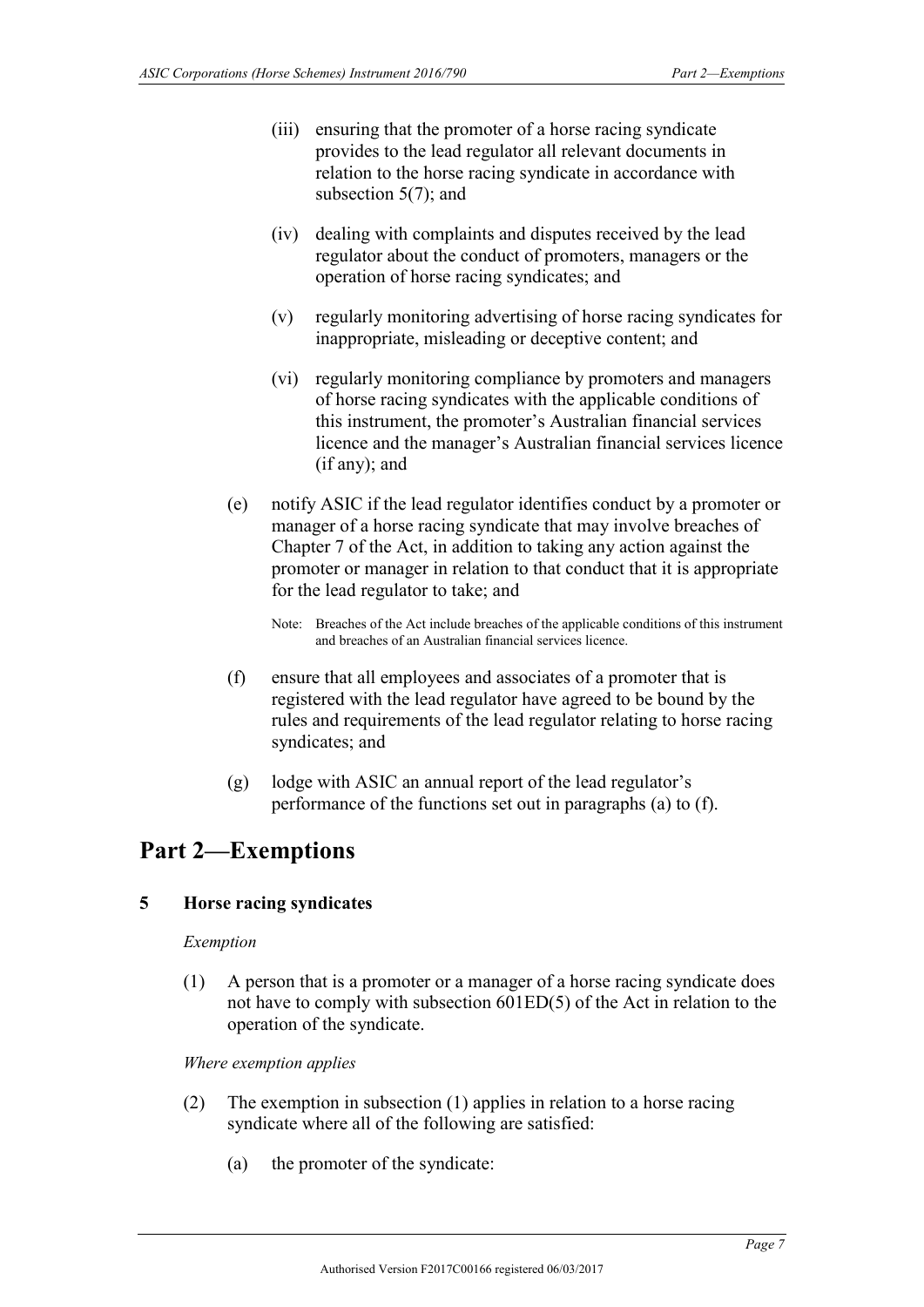- (i) holds an Australian financial services licence authorising the promoter to provide financial services in relation to the syndicate; and
- (ii) is registered by a lead regulator as the promoter of the syndicate;
- (b) there are no more than 50 participants in the syndicate;
- (c) the total amount raised from the issue of interests in the syndicate does not exceed \$500,000;
- (d) each Product Disclosure Statement given in relation to interests in the syndicate:
	- (i) contains the information and statements required by subsection (3); and
	- (ii) has been approved by the lead regulator;

Note: Because a reference to a Product Disclosure Statement is taken to:

- (a) include the information and statements contained in any Supplementary Product Disclosure Statement (section 1014D of the Corporations Act); and
- (b) be a reference to any Replacement Product Disclosure Statement (section 1014J of the Act);

any Supplementary or Replacement Product Disclosure Statement for the syndicate must meet the requirements of paragraph (d).

- $(e)$  if:
	- (i) applications for the minimum number of interests in the syndicate are not received; or
	- (ii) the minimum amount for the syndicate has not been raised,

within 6 months after the date on which the Product Disclosure Statement in respect of the syndicate is approved by the lead regulator all money received from any person who applied to participate in the syndicate, together with interest (if any) which accrued in respect of that money, is repaid within 10 business days after the end of that 6 month period;

- (f) from 45 days after:
	- (i) applications for the minimum number of interests in the syndicate are received; or
	- (ii) the minimum amount for the syndicate has been raised,

the syndicate is registered with the lead regulator;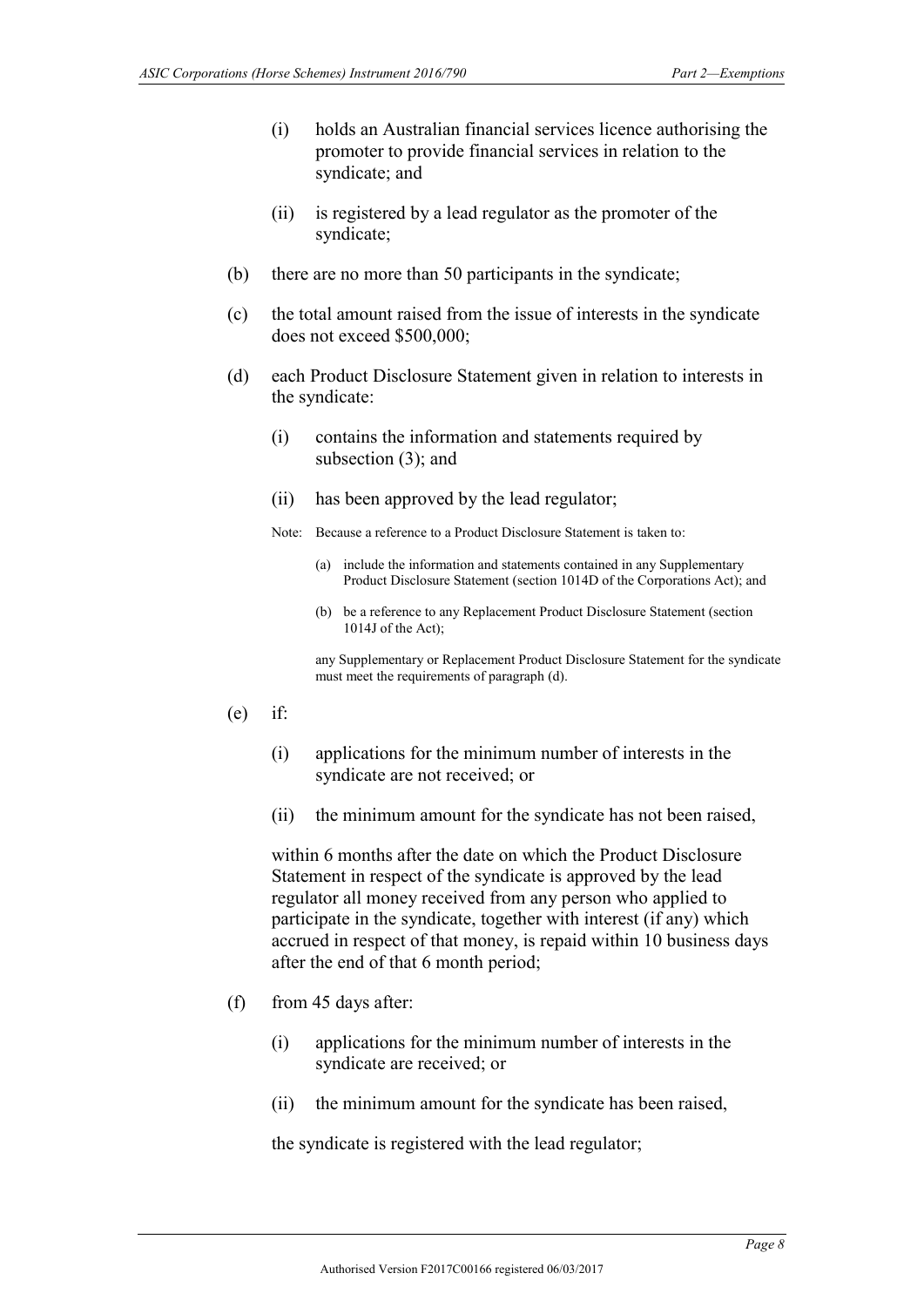(g) the syndicate agreement for the horse racing syndicate includes the terms referred to in subsection (4), unless these terms are excluded, modified or varied with the written agreement of all participants in the syndicate.

#### *Product Disclosure Statement requirements*

- (3) For the purposes of subparagraph  $(2)(d)(i)$ , the information and statements required in the Product Disclosure Statement are all of the following:
	- (a) the information required by Subdivision C of Division 2 of Part 7.9 of the Act;
	- (b) the name of the horse or horses to which the syndicate relates;
	- (c) the name of the promoter of the syndicate;
	- (d) the name of the manager of the syndicate;
	- (e) an undertaking by the promoter that the promoter will, within 45 days after:
		- (i) applications for the minimum number of interests in the syndicate are received; or
		- (ii) the minimum amount for the syndicate has been raised;

register the syndicate with the lead regulator;

- (f) a statement that the manager will be required to manage the syndicate in accordance with the syndicate agreement and any rules, regulations or guidelines made by the lead regulator in relation to such manager or management;
- (g) details of fees and costs in relation to the syndicate

- (h) details of any actual or perceived conflict of interest of the promoter or manager in relation to the syndicate;
- (j) for each horse to which the syndicate relates, a statement as to whether the promoter was entitled to a free service to its sire;
- (k) for each horse to which the syndicate relates, the purchase price and, where applicable, the passed-in price of the horse;
- (l) for each horse to which the syndicate relates:
	- (i) if the participants in the syndicate are to have unencumbered title to the whole of the horse:

Note: Fees and costs in relation to the syndicate would include fees paid by the promoter or manager to trainers or suppliers and costs related to the promoters' business such as administration and legal costs.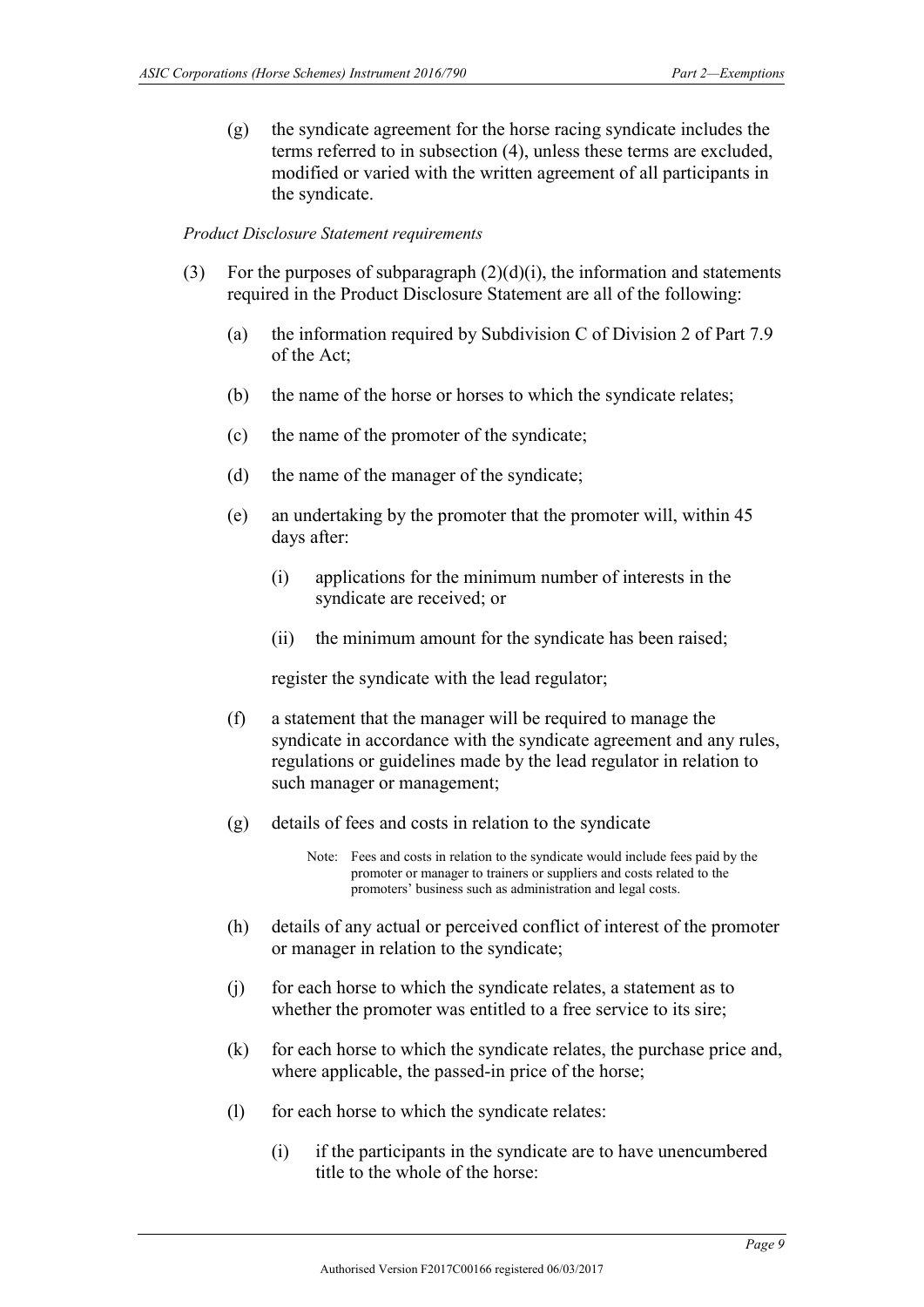- (A) a copy of the letter (*vendor release statement*) from the vendor or auction house confirming that the horse has been devolved to the syndicate or participants in the syndicate with unencumbered title, or confirmation by the promoter that the vendor release statement will be provided to the lead regulator before or on registration of the syndicate with the lead regulator; and
- (B) a statutory declaration made by the promoter that:
	- (1) the promoter has a legally enforceable right to possession of the horse or that the promoter will, before or on registration of the horse racing syndicate with the lead regulator, have a legally enforceable right to possession of the horse; and
	- (2) the promoter will, before or on registration of the syndicate with the lead regulator, ensure that the participants in the syndicate will have unencumbered title to the horse; and
- (C) confirmation that any personal property security interest registered against the title to the horse has been released or will be released and that the promoter will, before or on registration of the syndicate with the lead regulator, confirm to the lead regulator that the personal property security interest has been released; or
- (ii) if the participants in the syndicate lease the whole of the horse under a finance lease agreement in a standard form:
	- (A) a copy of the standard form of finance lease agreement; and
	- (B) a statutory declaration made by the promoter that the promoter will, before or on registration of the syndicate with the lead regulator, ensure that participants in the horse racing syndicate lease the horse under a finance lease agreement in that standard form;
- (m) a notice that a participant may elect to have a horse tested for a prohibited substance under the Australian Rules of Racing, with the cost of testing to be borne by all participants (whether or not they elected to have the horse tested).

*The role of the manager*

(4) For the purposes of paragraph  $(2)(g)$ , the terms of the syndicate agreement are: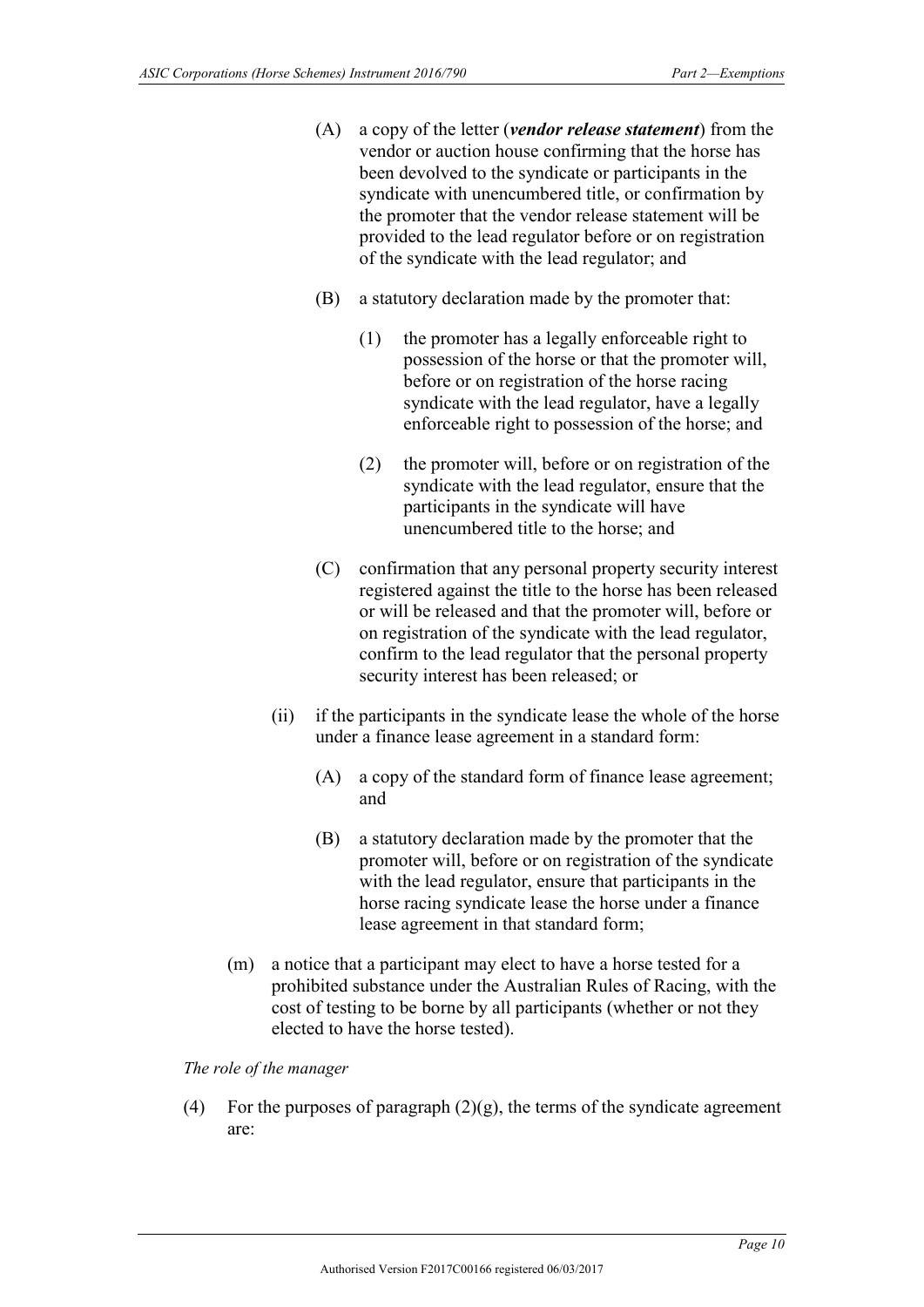- (a) the manager of the horse racing syndicate must manage the syndicate in accordance with the terms of the syndicate agreement throughout its duration unless that person:
	- (i) retires after being given written consent by the majority of the participants of the syndicate not associated with the retiring manager;
	- (ii) is removed in accordance with the terms of the agreement; or
	- (iii) otherwise retires or is removed after being given written consent by the lead regulator; and
- (b) if the manager of the syndicate retires or is removed in accordance with paragraph (a), a new manager will be appointed and that manager will become subject to the terms of the syndicate agreement.

#### *Conditions of the exemption*

- (5) A manager that relies on the exemption in subsection (1) in relation to a horse racing syndicate must:
	- (a) keep accounting records that correctly record and explain the transactions and financial position of the syndicate and that would enable financial statements to be prepared in respect of the syndicate from time to time; and
	- (b) in respect of each financial year, prepare financial statements in respect of the syndicate; and
	- (c) lodge the financial statements in respect of the horse racing syndicate with the lead regulator within 90 days after the end of each financial year; and
	- (d) if ASIC asks the manager in writing for a copy of the financial statements in respect of the syndicate, give the copy of those statements to ASIC within 14 days; and
	- (e) keep a separate account with an Australian bank in respect of the syndicate and use that account for the deposit and payment of all money relating to the operation of the syndicate.
- (6) A promoter that relies on the exemption in subsection (1) in relation to a horse racing syndicate must comply with the conditions in subsections (7) to (14) in relation to the syndicate.
- (7) The promoter must provide the lead regulator with a copy of all of the following in relation to the horse racing syndicate: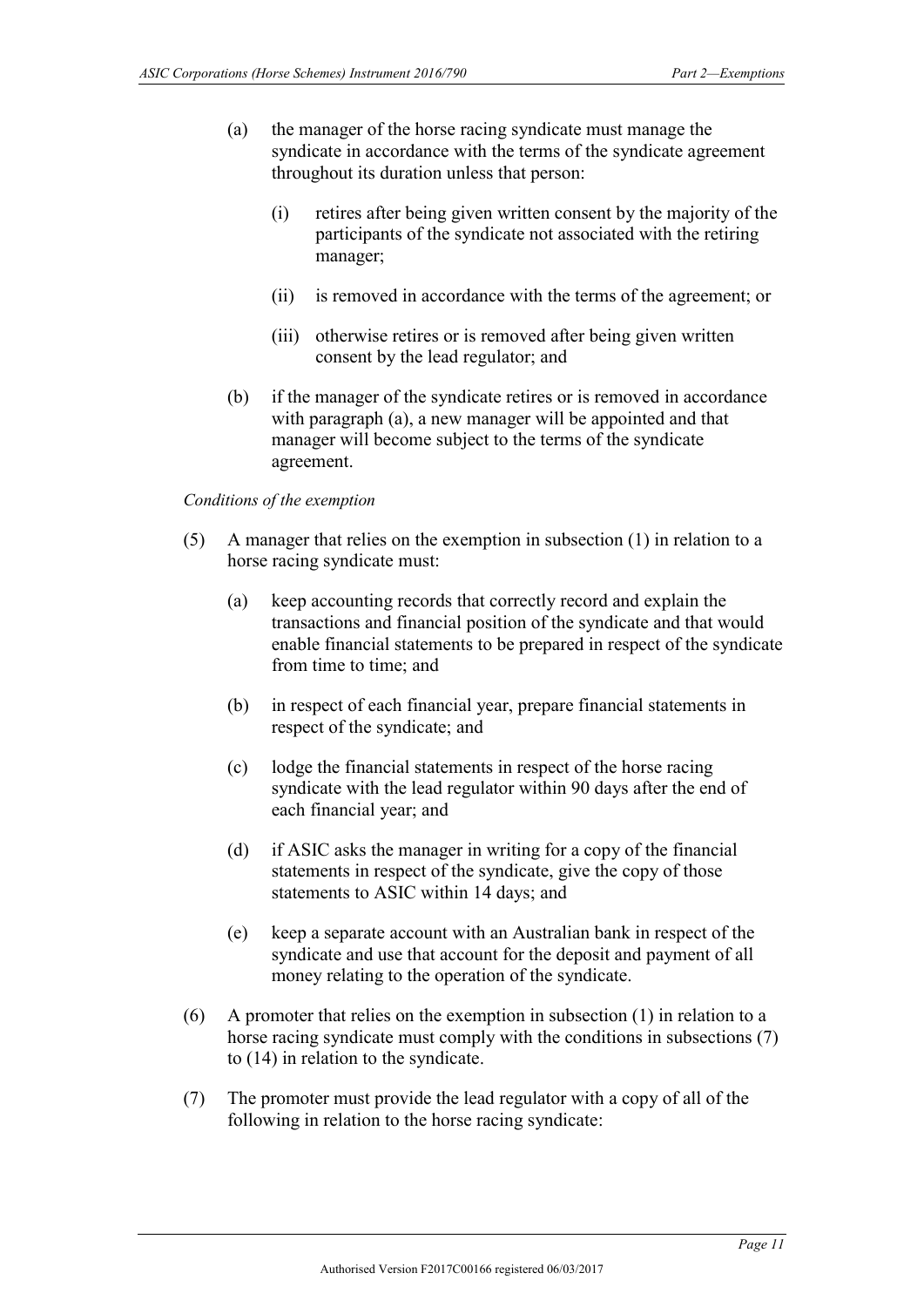- (a) the syndicate agreement and any changes to the syndicate agreement—promptly after the syndicate agreement is entered into or the changes are made;
- (b) any finance lease agreement and any changes to the finance lease agreement—promptly after the finance lease agreement is entered into or the changes are made;
- (c) any other agreement (*relevant agreement*):
	- (i) establishing or affecting the syndicate; or
	- (ii) that relates to the syndicate and to which a participant in the syndicate is a party,

and any changes to a relevant agreement—promptly after the relevant agreement is entered into or the changes have been made;

- (d) each Product Disclosure Statement, before it is given to an offeree;
- (e) any other information to be provided by the promoter to an offeree in relation to the syndicate—before providing the information to the offeree;
- (f) any advertisement for interests in the syndicate or statement that is reasonably likely to induce people to acquire interests in the syndicate—before it is published.
- (8) The promoter must not give an offeree with a Product Disclosure Statement unless the promoter has received the approval of the Statement from the lead regulator.
- (9) The promoter must not, without the approval of the lead regulator, advertise interests in the horse racing syndicate or publish any statement that is reasonably likely to induce people to acquire interests in the syndicate.
- (10) The promoter must provide to the lead regulator any assistance or information reasonably required by the lead regulator in relation to the promoter or the horse racing syndicate.
- (11) The promoter must not engage in acts or omissions in relation to the horse racing syndicate unless the promoter reasonably believes those acts or omissions are in compliance with any rules, regulations or guidelines made by the lead regulator that apply to the promoter in relation to the syndicate.
- (12) The promoter must provide to ASIC any assistance or information reasonably required by ASIC in relation to the promoter or the horse racing syndicate.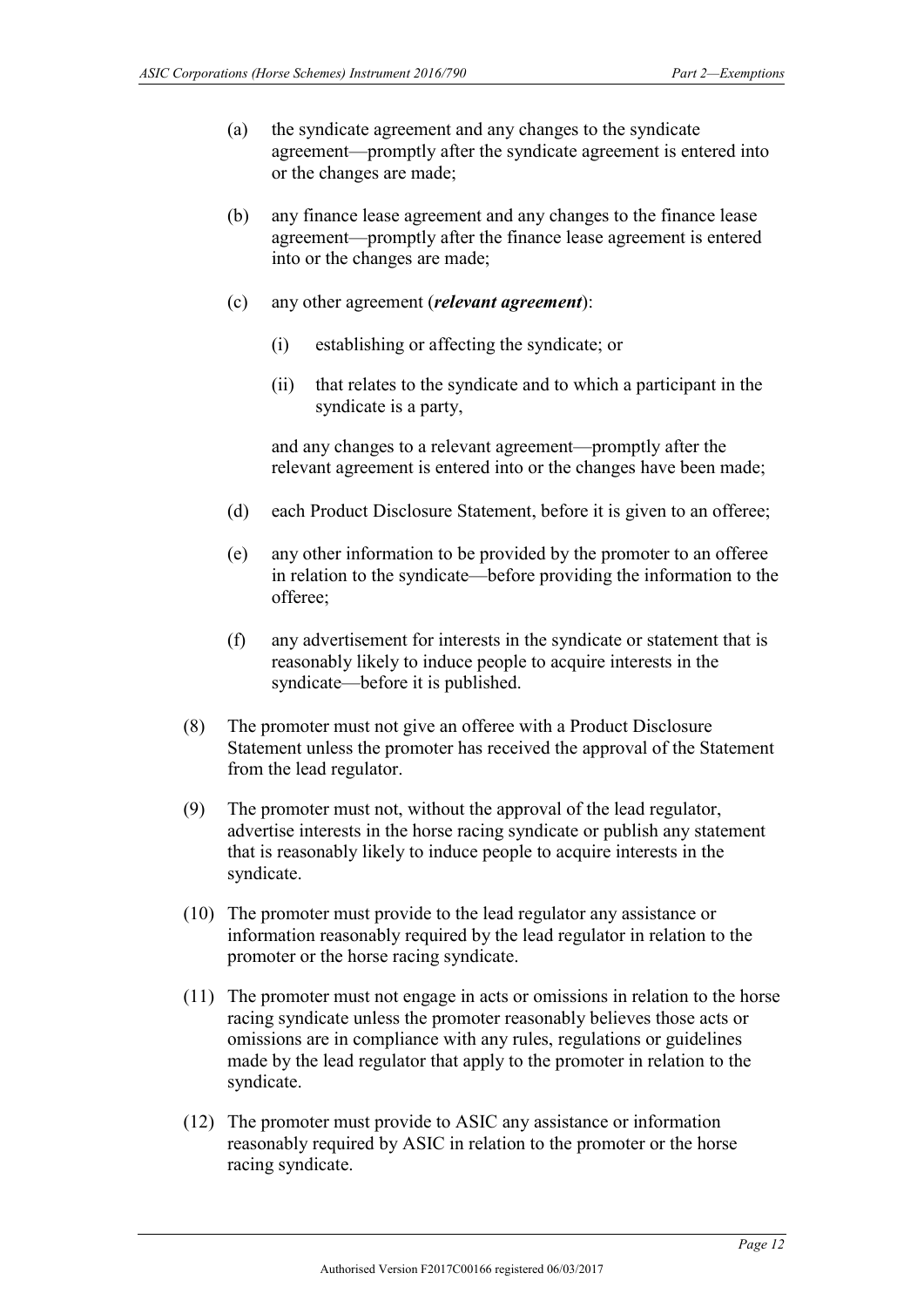- (13) The promoter must, before or on registration of the horse racing syndicate with the lead regulator, ensure that either:
	- (a) the participants in the horse racing syndicate have unencumbered title to the whole of the horse racing syndicate horses; or
	- (b) the participants in the horse racing syndicate lease the whole of the horse racing syndicate horses under a finance lease agreement in standard form.
- (14) The promoter must comply with section 1017D of the Act as if interests in the horse racing syndicate were a managed investment product.

#### <span id="page-12-0"></span>**6 Horse Breeding Schemes**

#### *Registration relief*

(1) An operator of a private horse breeding scheme does not have to comply with subsection 601ED(5) of the Act in relation to the operation of the scheme.

#### *Licensing relief*

- (2) An operator of a private horse breeding scheme does not have to comply with the requirement in subsection 911A(1) of the Act to hold an Australian financial services licence covering the provision of financial services in relation to interests in the scheme.
- (3) A person (other than a person to whom subsection (2) applies) does not have to comply with the requirement in subsection 911A(1) of the Act to hold an Australian financial services licence covering the provision of financial services in relation to interests in a managed investment scheme which appears to meet the definition of *private horse breeding scheme* except where the person is aware, or ought reasonably to be aware, that the scheme does not meet that definition.
	- Note: For a managed investment scheme to be a private stallion scheme to which this instrument applies, each promoter must at all times hold either an Australian financial services licence or 10% fully paid of all interests in the scheme: definition of *private stallion scheme*.

#### *Hawking relief*

- (4) An operator of a private horse breeding scheme does not have to comply with section 992AA of the Act in relation to an offer of an interest in the private horse breeding scheme to a person in the course of, or because of:
	- (a) an unsolicited meeting with the person; or
	- (b) an unsolicited telephone call to the person,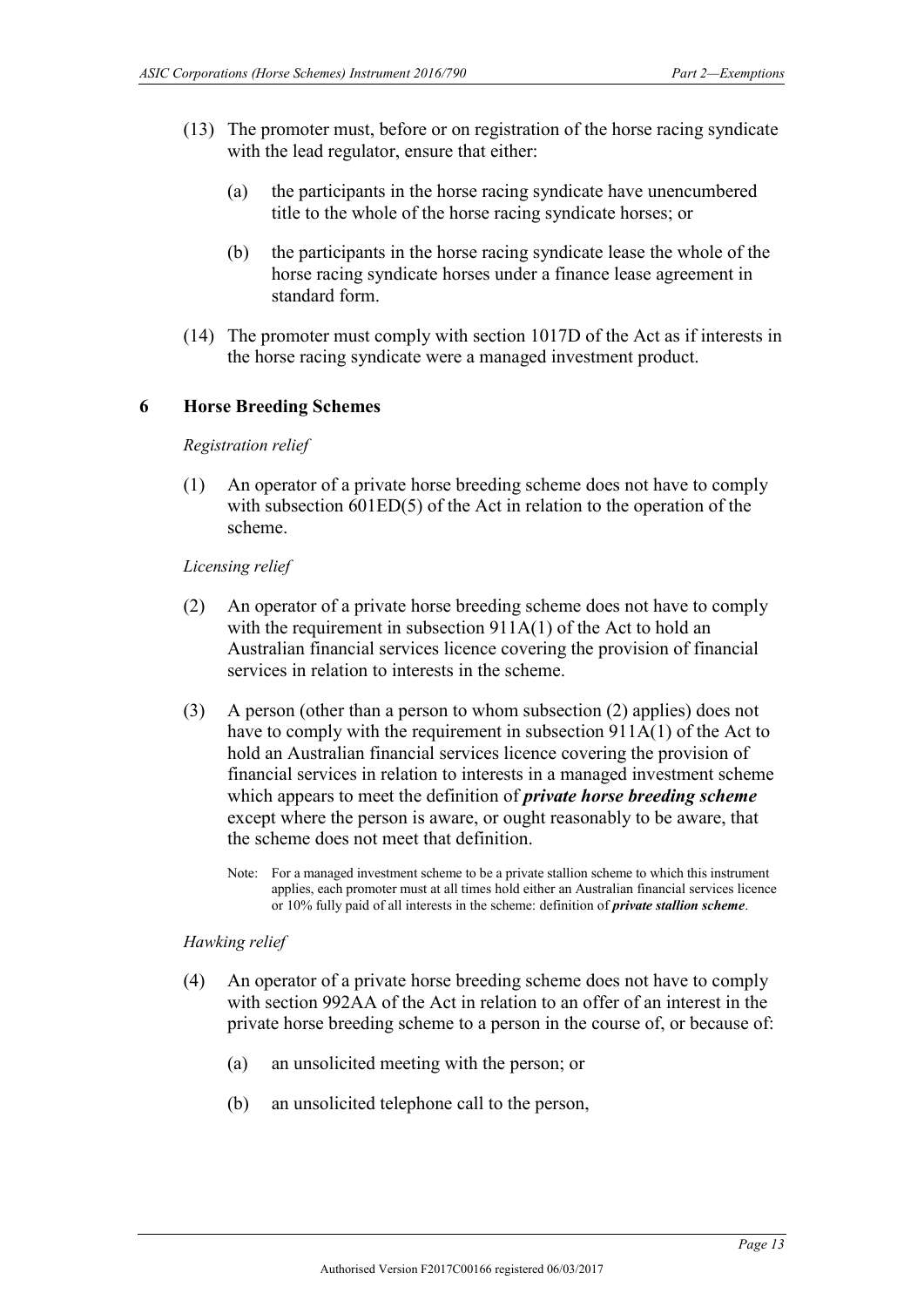if at the commencement of the meeting or call, the person was a person to whom a personal offer of the interest within the meaning of subsection 1012E(5) of the Act could have been made.

*Financial product disclosure relief*

- (5) An operator of a private horse breeding scheme does not have to comply with Part 7.9 of the Act (other than sections 1017E, 1017F, 1020D and 1021O) in relation to any of the following:
	- (a) a recommendation to acquire an interest in the scheme;
	- (b) an offer to issue or sell an interest in the scheme;
	- (c) the issue or sale of interests in the scheme.
- (6) A person (other than a person to whom subsection (5) applies) does not have to comply with Part 7.9 of the Act in relation to either of the following:
	- (a) a recommendation to acquire an interest in a managed investment scheme;
	- (b) an offer to arrange the issue of an interest in a managed investment scheme,

which appears to meet the definition of *private horse breeding scheme* except where the person is aware, or ought reasonably to be aware, that the scheme does not meet that definition.

# <span id="page-13-1"></span><span id="page-13-0"></span>**Part 3—Savings and transitional**

### **7 Horse racing syndicates**

*Application of this instrument and ASIC Class Order [02/319]*

(1) ASIC Class Order [CO 02/319] continues to apply, despite its repeal, until 31 December 2016.

#### *Promoters and managers relying on ASIC Class Order [02/319]*

- (2) Where a person was an existing promoter or existing manager of an existing exempt scheme immediately before the transition time, that person may rely on the relief in this instrument in relation to the scheme in the case set out in subsection 5(2) and subject to the conditions set out in subsections  $5(7)$  to  $(14)$ , with the following modifications:
	- (a) paragraph  $5(2)(d)$ , subsection  $5(3)$  and subsection  $5(8)$  do not apply in relation to the Product Disclosure Statement for the existing exempt scheme;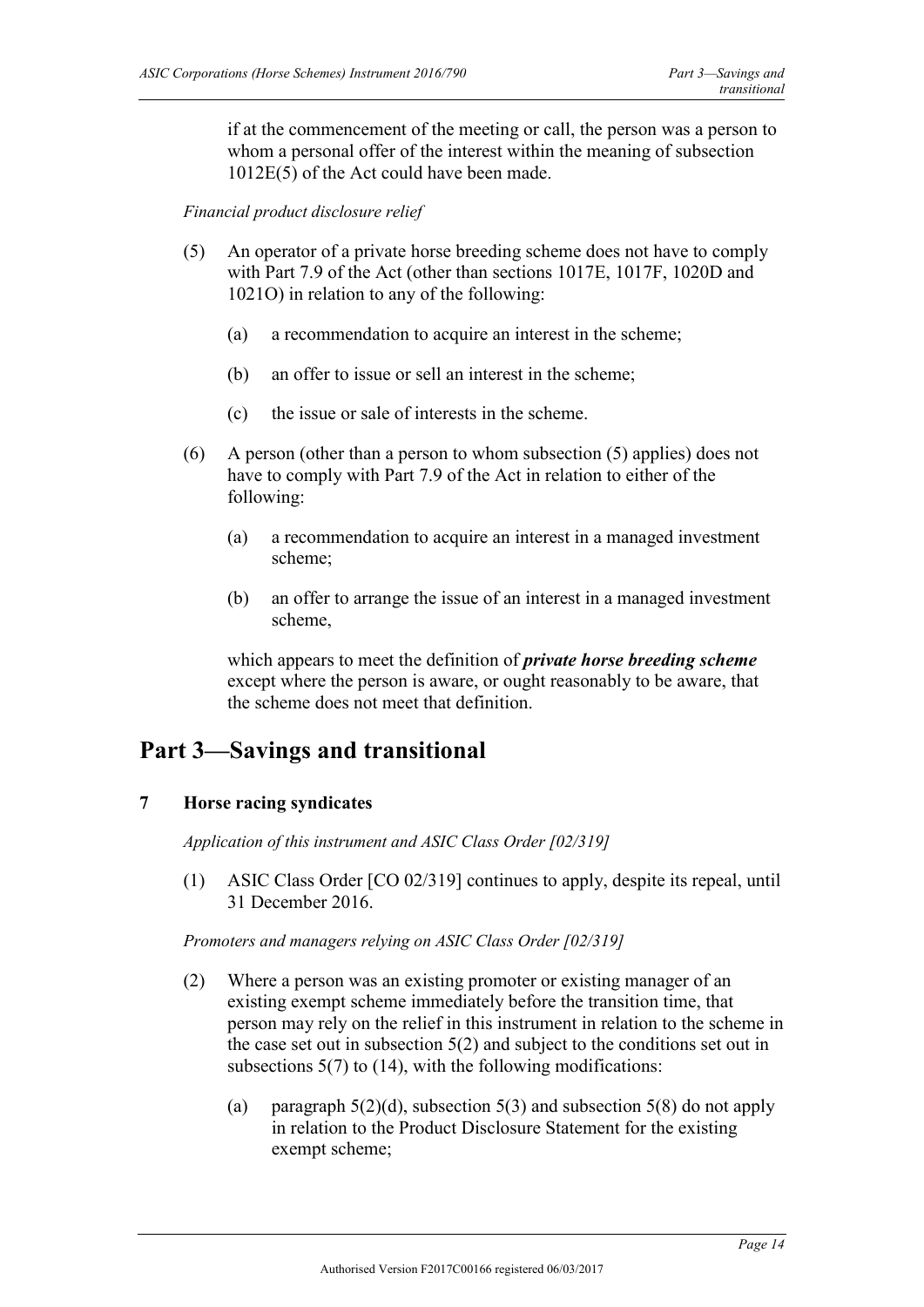- (b) paragraph  $5(2)$ (e) does not apply;
- (c) paragraph  $5(2)(g)$  does not apply;
- (d) subsection 5(7) does not apply to the extent the promoter has provided the existing lead regulator with a copy of the relevant document in relation to the existing exempt scheme;
- (e) subsection 5(9) does not apply to the extent the promoter received approval from the existing lead regulator for the advertisement or publication in relation to the scheme before the transition time;
- (f) subsection  $5(13)$  does not apply in relation to the existing exempt scheme;
- (g) if the existing lead regulator of the scheme is not approved as a lead regulator under this instrument as at the transition time, the promoter must ensure that both the promoter and the scheme are registered with a lead regulator approved under this instrument within 6 months of the transition time.
- (3) A lead regulator approved under this instrument must, in registering an existing exempt scheme for the purposes of paragraph  $(2)(g)$ , take into account the operation of paragraphs (2)(a) to (f) in relation to the scheme.
- (4) In this section:

*existing exempt scheme* means an existing scheme in relation to which the existing manager and existing promoter were entitled to rely on the exemption in the repealed instrument immediately before the transition time and which was registered with an existing lead regulator at that time.

*existing scheme* means a scheme of the kind described in Schedule B to the repealed instrument.

*existing lead regulator* means a lead regulator (within the meaning of the repealed instrument) that was a lead regulator of an existing scheme immediately before the transition time.

*existing manager* means a manager of an existing scheme.

*existing promoter* means a promoter (within the meaning of Schedule A to the repealed instrument) of an existing scheme.

*repealed instrument* means ASIC Class Order [CO 02/319] as applying on 31 December 2016 because of the operation of subsection (1).

*transition time* means the time ASIC Class Order [CO 02/319] ceases to apply in accordance with subsection (1).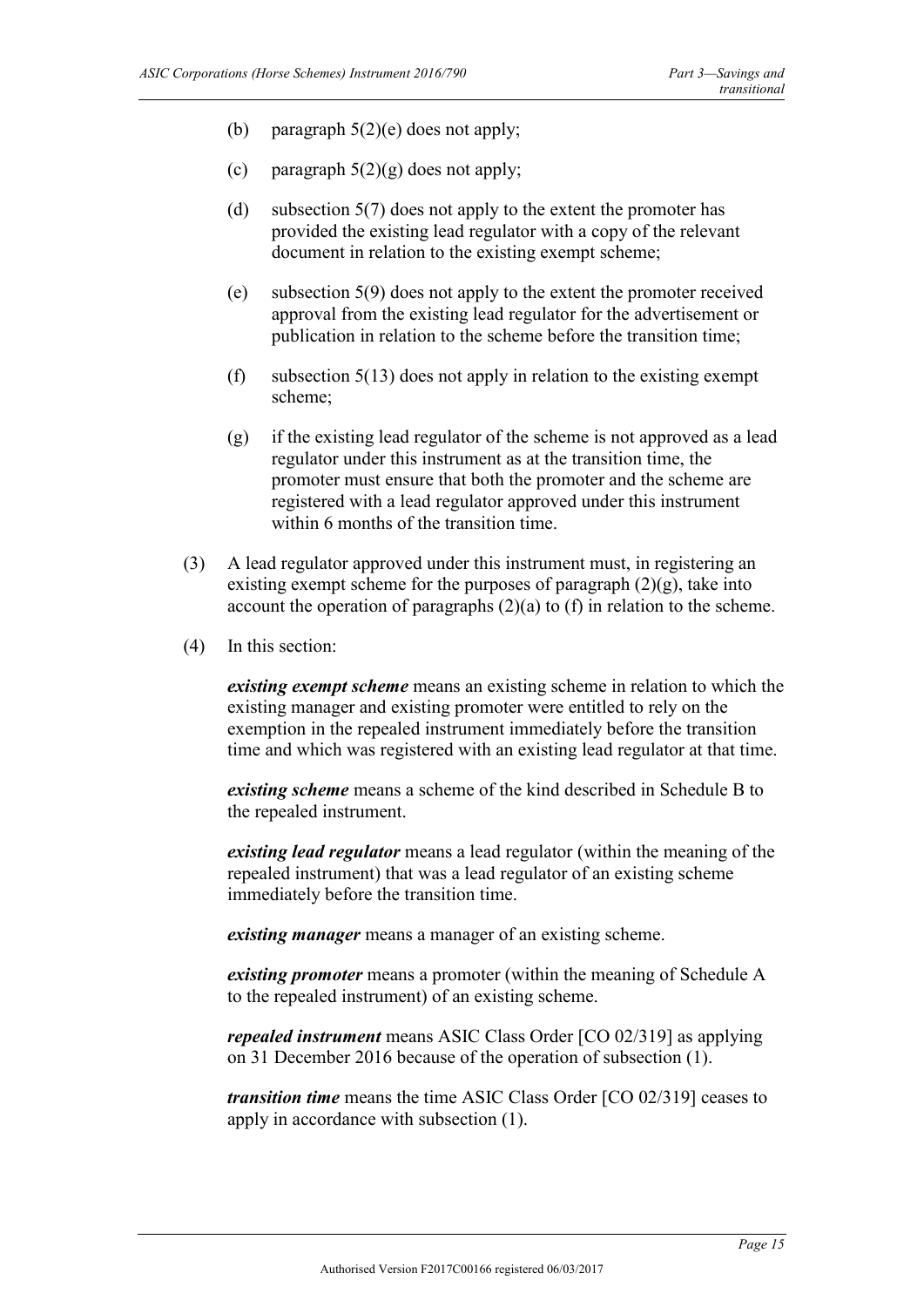#### <span id="page-15-0"></span>**8 Horse breeding schemes**

#### *Existing private stallion scheme agreements*

Paragraph (k) of the definition of *stallion scheme agreement* in subsection 4(1) is satisfied in relation to a stallion scheme agreement entered into before the commencement of this instrument, if the stallion scheme agreement included a provision to the effect that ASIC Class Order [CO 02/178] was being relied on by the operator and the operator was entitled to rely on [CO 02/178] immediately before the commencement of this instrument.